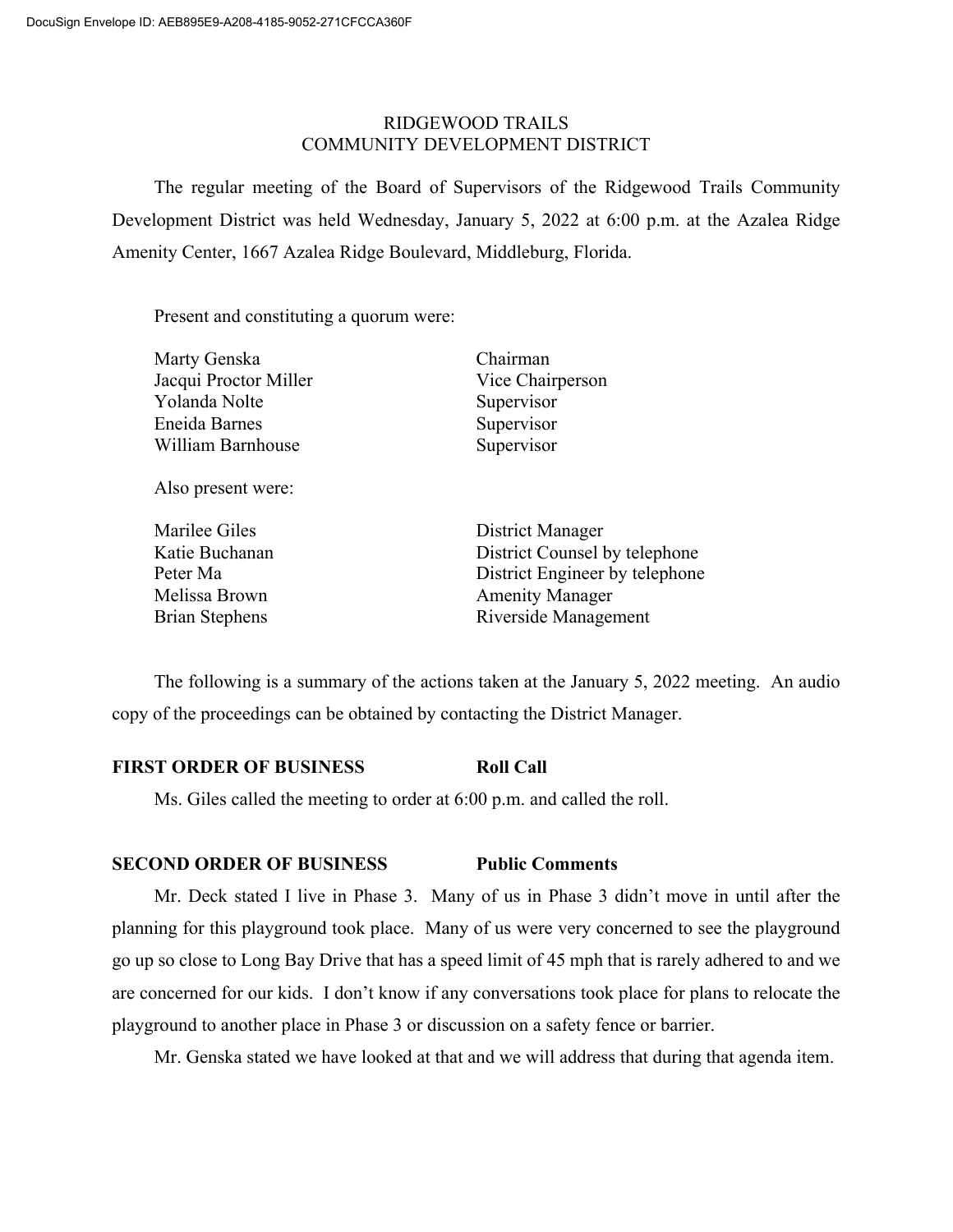### **THIRD ORDER OF BUSINESS Discussion of Playground Equipment in Phase 3**

Mr. Genska stated I live directly across from the existing playground I know exactly what you are talking about because I'm always out there telling people to slow down. My personal feeling is that we should move that. There is another area that could be used and if it cannot be moved for whatever reason we have estimates for a fence.

Ms. Barnes stated I thought we were originally going to have a fence.

Mr. Stephens stated it was part of the original rendering but there was a notation underneath that said it was to be provided by a separate vendor.

Ms. Barnes stated if the CDD agrees to put up a fence that is probably the most reasonable and cheapest expense rather than try to move it to a new location.

Mr. Stephens stated I spoke with the original installer and supplier of the playground and they gave me an approximate cost of \$20,000 to move it because they didn't know what of the existing structure would get damaged when they relocated it. I have one proposal for fencing in the amount of \$7,400. If the board chooses to relocate it, I would go with this fence company as well as the original provider.

Ms. Giles asked does that include the permits?

Mr. Stephens responded no, if you are going to have to redo the permits with Clay County and we know from past experience how long that takes, it could be 6-8 months. Also if you relocate the playground you will have to come in and put in sod where there is mulch now so that it would be put back in the original condition.

Ms. Giles asked do you know when the fence company would be able to install the fence?

Mr. Stephens stated they are 60-90 days out on materials.

Ms. Giles stated I suggest we send a message to the community that the playground is not complete until the fence goes in.

Mr. Stephens stated if the board will approve a not to exceed amount of \$7,400 I will get the other two vendors out here to propose.

> On MOTION by Mr. Genska seconded by Mr. Barnhouse with all in favor staff was authorized to contract for the purchase and installation of an aluminum fence for the playground in an amount not to exceed \$7,400.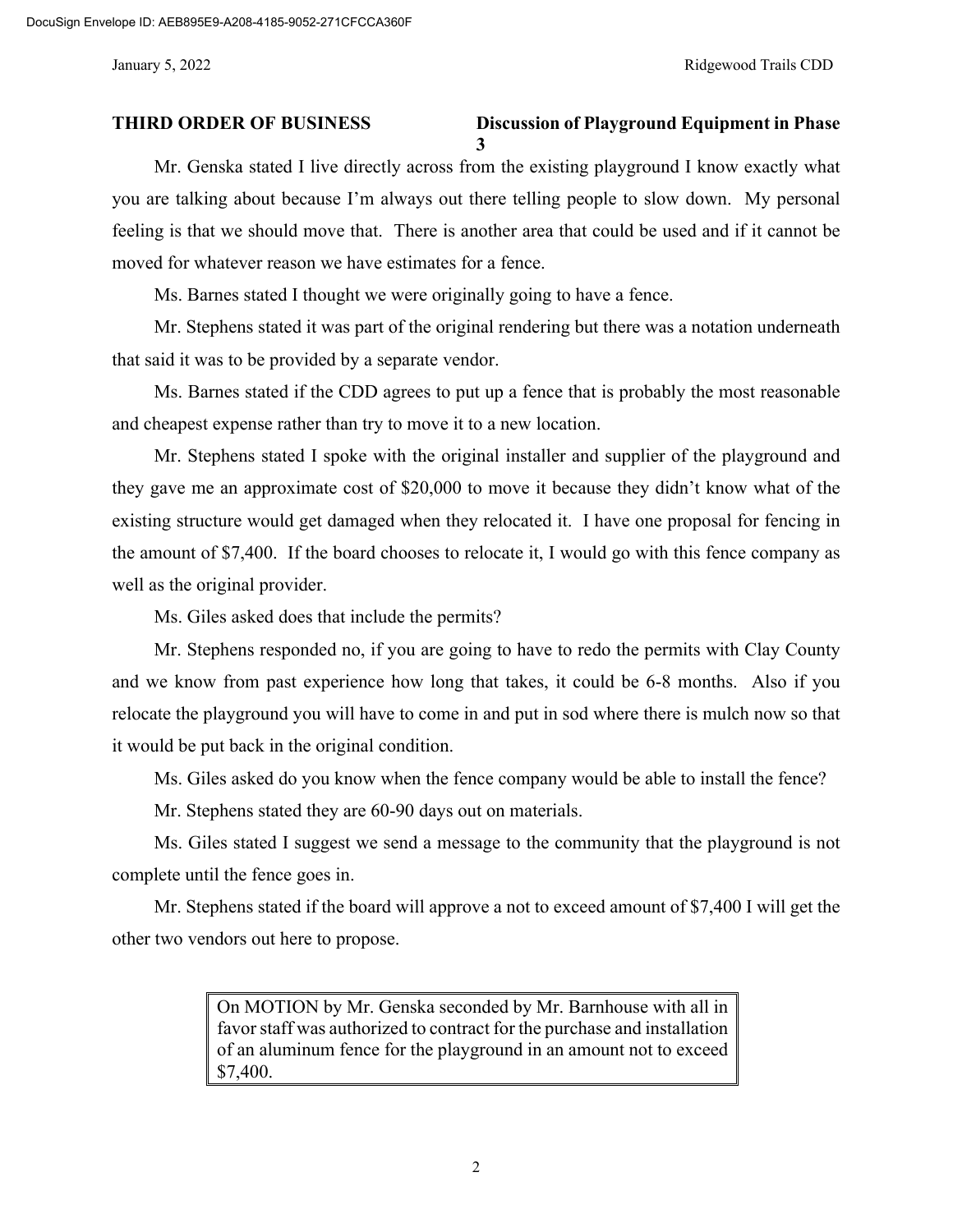DocuSign Envelope ID: AEB895E9-A208-4185-9052-271CFCCA360F

#### **FOURTH ORDER OF BUSINESS Update on Traffic Calming Study**

Ms. Brown stated we needed at least 51% of the 691 homes for us to petition for traffic calming and we only got 50 signatures therefore, we can't move forward with that. The off-duty officers have been itemizing their invoices and they have been focusing on speeding.

### **FIFTH ORDER OF BUSINESS Update on Capital Projects Survey**

Ms. Brown stated out of 691 homes and we received only 91 responses and all the items were anywhere from 74% to 79%, not desired. There is nothing to move forward with on that. A few of the other suggestions were: gated community, heated pools, additional parking by playgrounds, palm trees, irrigation and game room, add on to the existing playground on Azalea, streetlights, eliminate street parking, better street parking and designated parking to one side of the road.

Mr. Genska asked if we can't get resident participation that kind of leaves it up to the board.

Ms. Giles stated yes, keep in mind this was for future years as we grew the capital reserves. Some of those projects were very expensive, which means a bond or an increase in assessments. You will continue to put money in the capital reserves and let it grow.

#### **SIXTH ORDER OF BUSINESS Staff Reports**

### **A. Attorney**

### **1. Publication of Legal Notices**

Ms. Buchanan stated although legislation was adopted last year to allow districts to publish board meeting notices online, in order to do that you have to pay to publish in a newspaper a notice that says you are publishing your notices online and it is not cost effective.

### **2. Needs Analysis that Districts Providing Wastewater or Stormwater Management Services Must Complete by June 30, 2022**

Ms. Buchanan stated this legislation was adopted and signed into law at the end of last summer by the governor. We included it as part of your Capital Conversations but no one has indicated the level of detail that this report would require. In the memo there are bullets that identify what the report is supposed to include, number of residents, total cost, and the state included further guidance documents that included tables and charts and they are supposed to be completed by the district. This need analysis is a requirement for the CDD and must be completed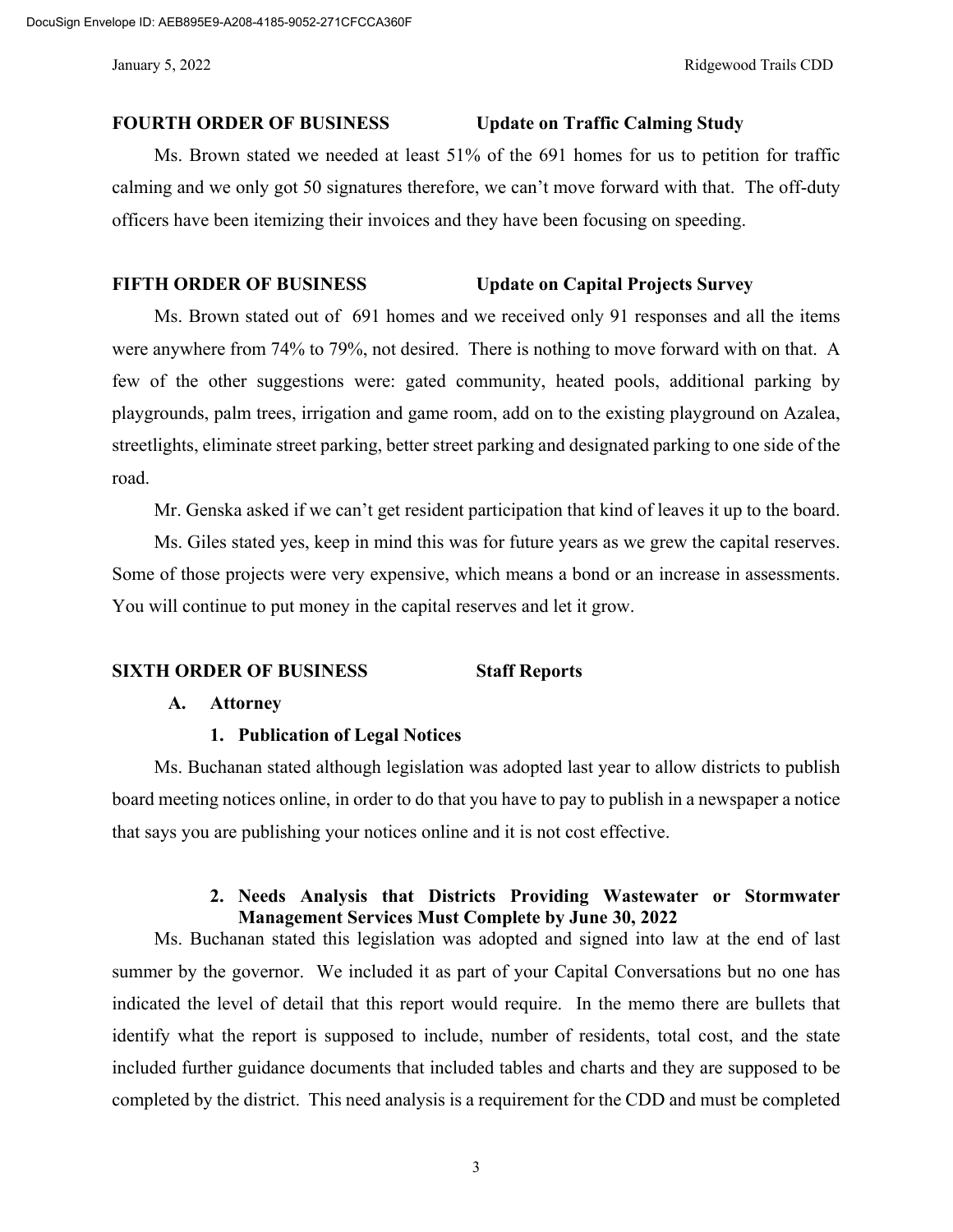#### January 5, 2022 Ridgewood Trails CDD

by June  $30<sup>th</sup>$  of this year. Unfortunately, the way this legislation was timed it wasn't an expense that was included in your last year budget, but it has to be completed before you collect money for your next year's budget. You are not alone in this situation; every CDD we represent is facing the same challenge. Peter can go into greater detail about the scope of work that is going to be required for him to put together the report.

Mr. Genska asked was this the budget estimate of \$10,000 to do the report?

Ms. Buchanan stated yes.

Mr. Ma stated we were given an email on this legislation two or three months ago and we didn't have any knowledge that this was coming up. Our company services over 30 CDDs and we had a couple guys who took a deep dive and figured out what the needs are in regard to stormwater. Basically, the mandates are all the CDDs and special districts and the goal for the state is determine the amount of unfunded stormwater needs. For a completely developed CDD we don't think you are going to have any unfunded stormwater needs, but we came up with a worksheet, I will work closely with the district manager to fill in and figure out basically how many residents, how much you pay for maintenance and every five years and we have to compile this information and submit it to the state. This is new to us and we gave it a maximum budget amount of \$10,000 hourly and a work authorization. I hope we don't have to spend that much but we are just getting into understanding everything we have to collect.

#### **3. Prompt Payment Requirements**

Ms. Buchanan stated the memorandum in your agenda identifies additional language that we would like to include in your prompt payment policies and this is reflective of statutory changes. The most significant relates to the amount of interest you would pay for a late payment on a construction contract. You are not going to have a lot of contracts at this point in your life but if we undertake a new large capital project this would be relevant and increases the amount of interest on late payments from 1% per month to 2% per month. I suggest that unless you object to these changes you will have a resolution at your next meeting that incorporates the new statutory changes.

> On MOTION by Mr. Genska seconded by Ms. Miller with all in favor the resolution was approved in substantial form and staff was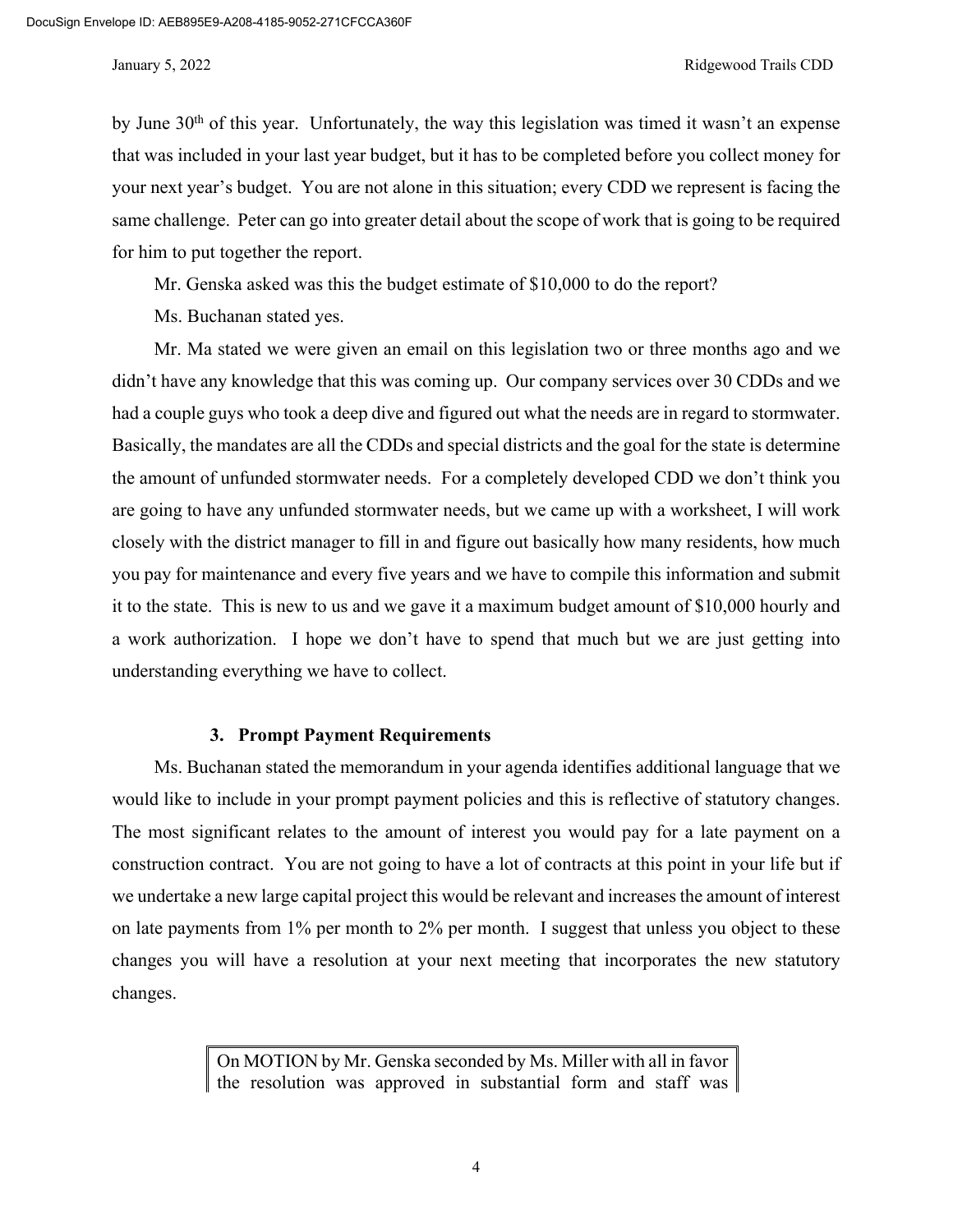authorized to amend the policies based on the memo provided in the agenda package.

# **4. Public Records Exemptions for Addresses and Other Information Associated with Certain Officers, Judges, etc.**

Ms. Buchanan stated the last item is the public records exemption and this goes through the process of how we have to have a written and notarized request to maintain that exemption, which is something district management would implement behind the scenes.

# **B. Engineer**

Ms. Giles stated there is a work authorization in an amount not to exceed \$10,000 for the Storm Water Needs Analysis and we have \$5,000 in the budget and the accountant will help me figure out where we can pull the other \$5,000.

> On MOTION by Mr. Genska seconded by Ms. Miller with all in favor the work authorization to prepare the need analysis in an amount not to exceed \$10,000 was approved.

# **C. Manager**

There being none, the next item followed.

# **D. Operation Manager's Report –Report**

### **1. Report**

Mr. Stephens gave an overview of the operations report, copy of which was included as part of the agenda package.

# **2. Landscape Quality Inspection Report**

Mr. Stephens stated I continue to meet with Tree Amigos on a monthly basis doing the punch list, which all the board members have as well.

# **E. Amenity Manager**

The amenity items were included as part of the operations report.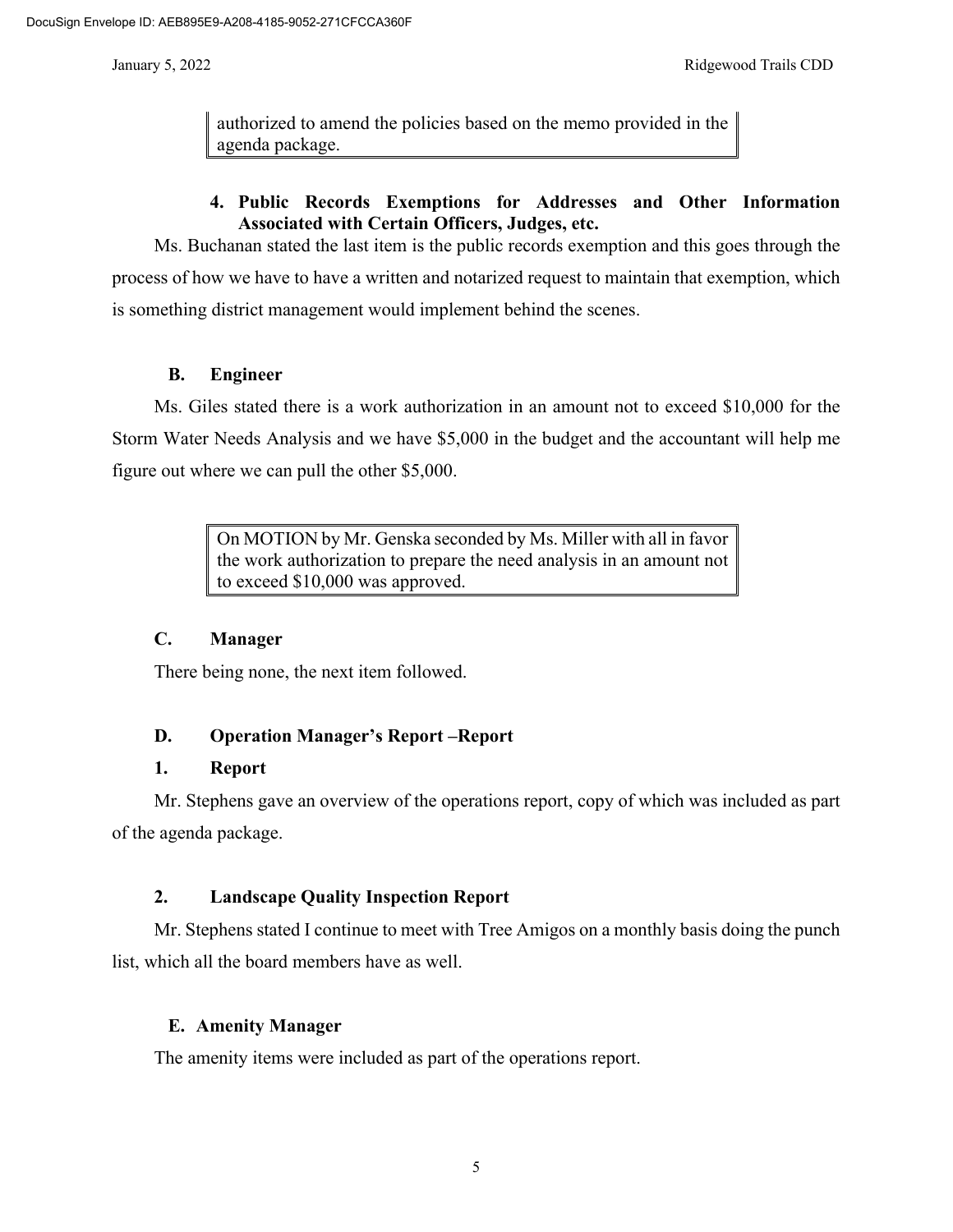#### **SEVENTH ORDER OF BUSINESS Supervisor's Requests and Public Comments**

Mr. Barnhouse stated the HOA would like to know if they could have some common ground to put up a message board.

Ms. Brown stated we have four message boards and have the HOA's website on there and I always have their meetings posted. I can't imagine where we would put another message board. I will give her the letters to use.

Mr. Ball asked would it be feasible to have a traffic light on Blanding Boulevard?

Mr. Genska stated it is a county or state road and does not belong to the CDD.

Ms. Giles stated you can contact your county commissioner.

A resident stated 50% of the residents had no input on the location of the park in 2020.

Mr. Genska stated that subject came up at every one of our meetings. We have never had more than three people show up before tonight and it is hard for us to do things when the residents don't show up.

A resident stated we are all from Freedom. Can you tell us what the CDD does for Freedom?

Ms. Giles stated Freedom is part of Ridgewood Trails and this is one large community. What is special about Freedom is you have access to all of these amenities but the rest of the neighborhood does not have access to Freedom.

A resident stated something needs to be done about the entranceway, it is not indicative of what you or I want this community to be.

Mr. Stephens stated they have already installed the irrigation and plant material will go in March/April when the concern of frost and freeze are no longer an issue.

Ms. Kirkpatrick stated it would be nice if we made the entrance more presentable.

Mr. Genska stated when they started the construction a year and a half ago that area was much nicer. It had to be dug up and it is slowly getting back to what it should be.

A resident asked for a printout explanation of the CDD fees, who and what it covers and if the Freedom section can be taken out of the district.

Ms. Buchanan stated the CDD was responsible initially for the installation of all of your basic infrastructure, such as the roads even though they are owned by the county, the stormwater management system. You may not have a pond by your house but the whole stormwater system functions as one system of improvements, all the ponds are interconnected. The water and sewer lines were installed by the CDD, the main lines, not the lines between your house and the road and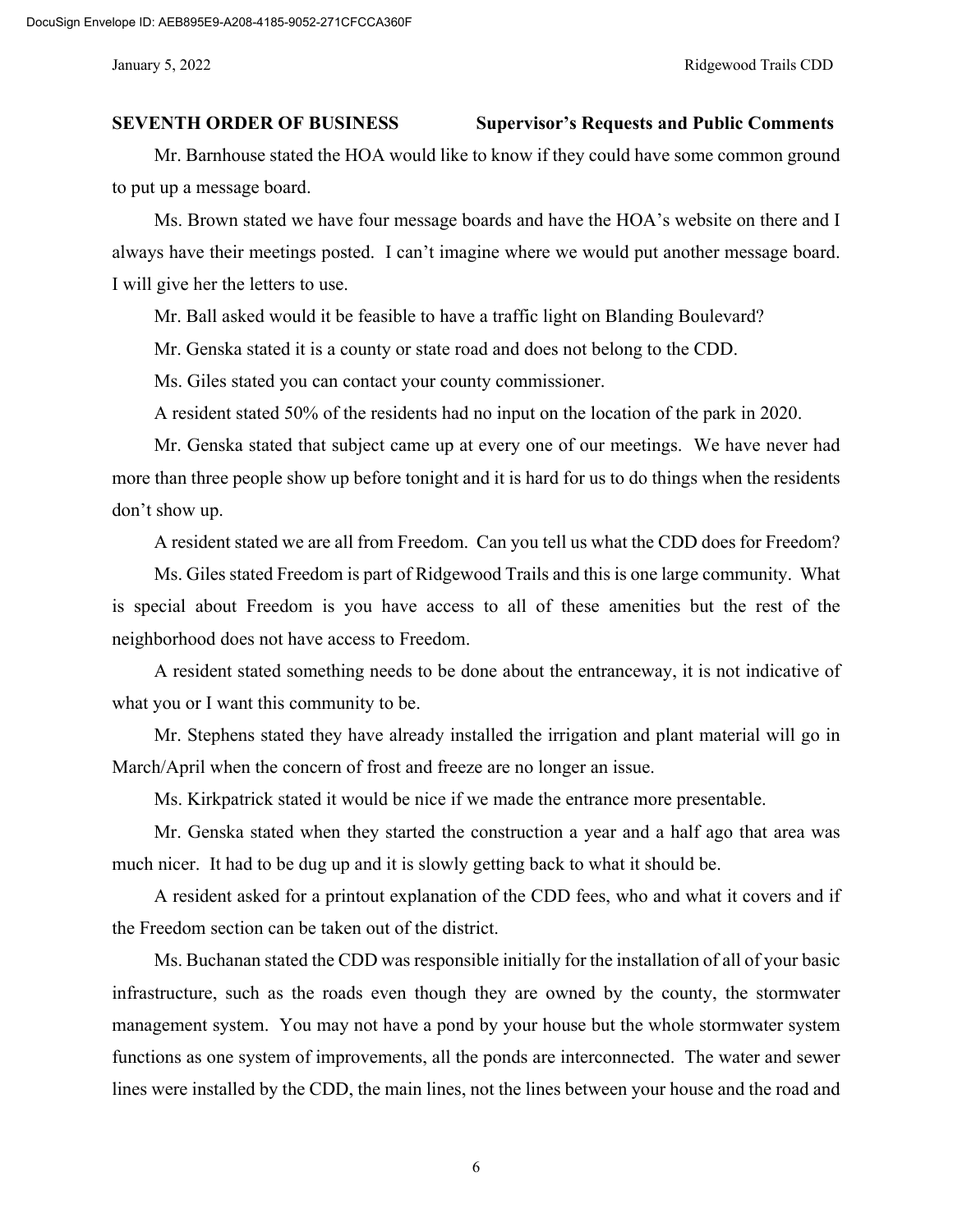#### January 5, 2022 Ridgewood Trails CDD

those were turned over to CCUA and the amenities that everyone has access to were also funded either by the CDD or at some point D.R. Horton participated as well. Most of the time I would say that all of those improvements come with debt on the property that the debt assessments levied by the CDD go to repay the CDD's debt. In this particular instance, Ridgewood Trails underwent a default when the original developer was unable to pay the special assessments on the land and the district took over the dirt, instead of paying for the assessments. Similar to if you don't pay your mortgage to the bank the bank gets to keep your house, the CDD took over the dirt. The reality is that you probably don't have debt assessments on your property in the Freedom section because that was such a late addition to the CDD but to go through a boundary amendment it would have to be approved by Clay County and authorized by the district's board. If I were on the district board I would be looking at the assessment levels and knowing that if you took out all these units then even though you may drive on the roads and get benefit from the stormwater system and from the water and sewer and you have access to the amenities even if you cut off the amenity portion of that you are still using things that the CDD paid for and would ultimately be responsible for maintaining in some situations. The board may not look favorably upon a boundary amendment.

A resident stated our water and sewer is completely different than whatever is in here. Ours comes from a different place.

Mr. Genska stated she is saying it was all done by the CDD.

Ms. Buchanan stated some of it was, the main lines were put in early on.

A resident asked how do we determine if it is feasible to start the process of an exit?

Ms. Buchanan stated the one thing I will point out is that it is going to cost money to do that. There is a petition statutory requirement, you have to have a lawyer prepare it, an engineer do an exhibit so it is not something that the CDD would do without an agreement for funding for all that work.

Mr. Genska stated maybe Katie and Marilee can take this offline and talk about that.

Ms. Buchanan stated no, I'm not trying to be unhelpful but I don't think you should spend money on my time for this.

Ms. Giles stated if Freedom wants to bring this forward, they would have to pursue it.

A resident stated we contribute \$85,000 to \$90,000 a year. What is the happy medium? What can you do for us because we have very little responsibility from the CDD?

7